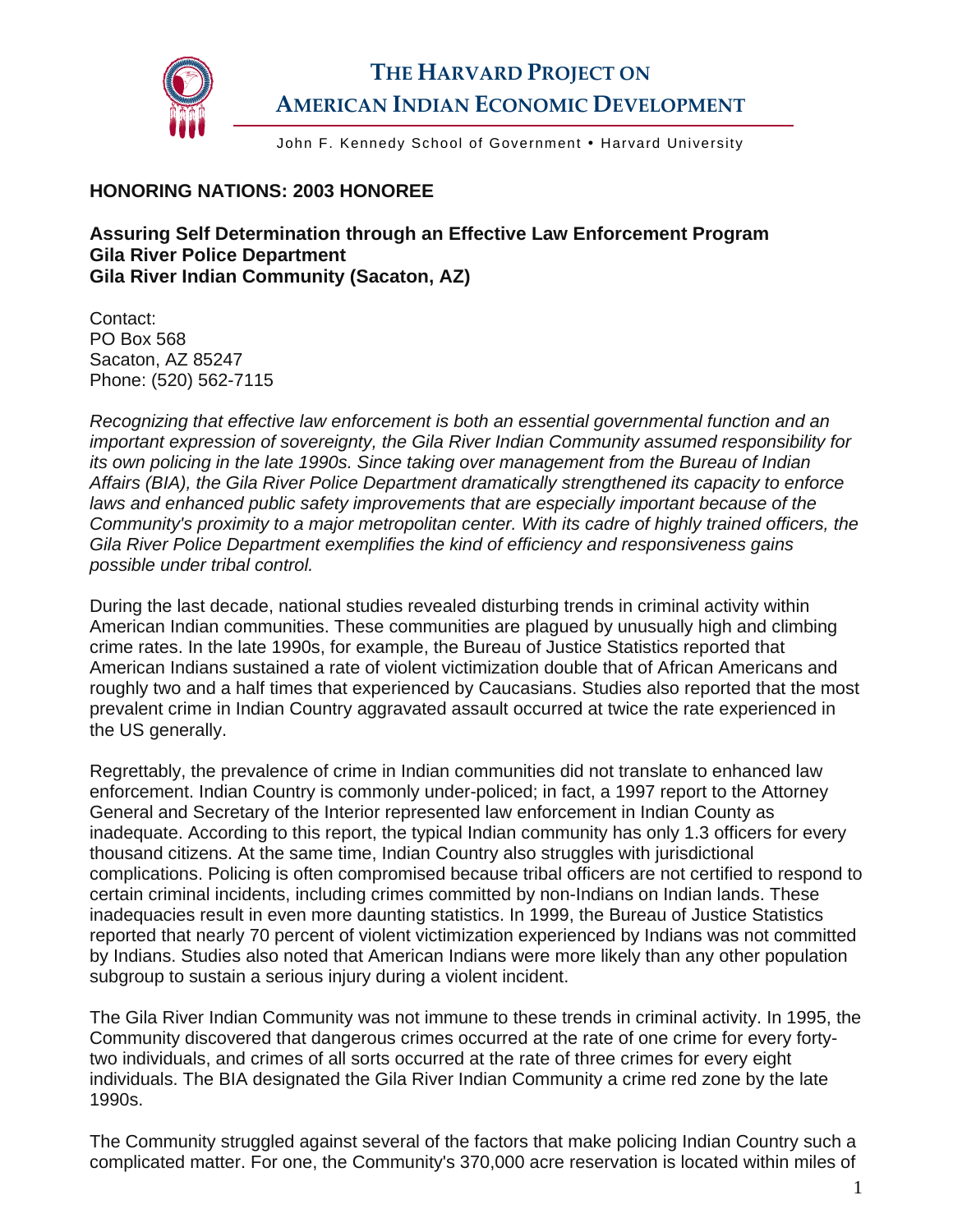Phoenix and is split by the I-10 corridor. As a result, the Community deals with crimes (and frequency of crimes) most rural communities rarely confront. During the 1990s, the Community's BIA law enforcement detachment was too small to patrol such a large area. Moreover, because BIA officers worked out of a central office as opposed to establishing "beats" that divided up the large reservation they found it difficult to respond to calls and arrive on-scene in a reasonable amount of time. Adding to these difficulties, BIA officers held only federal certification, leaving them unauthorized to police criminal activity among non-Indians. In the absence of a Memorandum of Agreement with state officers to assist the Community in handling such incidents, these non-Indian crimes were regularly ignored. Community citizens felt increasingly helpless.

Convinced that something must be done to improve safety for its citizens and the quality and responsiveness of its police services, the Gila River Indian Community decided to take over law enforcement on their reservation. So in 1998, under a PL 93-638 contract with the BIA, the Community established the Gila River Police Department (GRPD).

With full support from the Community's tribal government, the GRPD immediately and systematically began to address the limitations against which the BIA struggled. When the Community took over management in 1998, for example, the law enforcement responsibilities were shouldered by a mere fifteen officers. After an aggressive effort to increase staffing, today, the Department maintains an organization of ninety-two employees, seventy-one of whom are sworn police officers. The GRPD also initiated a structural solution to the challenge of patrolling such a large area. Rather than working from a central office, the GRPD regularly patrol beats, allowing them to respond more quickly to incidents. Under BIA management, emergency calls often took an hour or more to respond to and routine calls could take as long as a day. Now, on average, GRPD officers respond to emergency calls within nine minutes and to routine calls within thirteen minutes. The Community also invested in E911 service so that cellular 911 calls from the reservation are sent directly to their dispatch rather than being routed through Arizona's 911 system. GRPD response times are faster than most Arizona police departments.

The GRPD also addresses the jurisdictional challenges that constrain so many tribal and BIA police forces. In order to protect both Community citizens and the thousands of non-Indians who visit the reservation for business or recreation, the GRPD ensures that every one of its officers meets or exceeds the training and certification requirements of police officers throughout the state of Arizona. Officers hold triple certification: they work with the Gila River Law Enforcement Commission to achieve tribal officer status, with the state of Arizona to gain state peace officer certification, and with the BIA to become federally certified officers. GRPD officers are legally authorized and qualified to handle virtually every criminal incident that occurs in the Community.

Not surprisingly, the Gila River Police Department is succeeding in its law enforcement mandate. Currently, the GRPD is in the accreditation process from the Commission on Accreditation for Law Enforcement Agencies, a national organization that determines through a rigorous, on-site assessment whether individual departments meet the standards of the nation's finest policing agencies. As a testament to its effectiveness, the GRPD is exceeding the standards of surrounding communities. Statistics in 2002 showed an 8 percent decrease in criminal activities such as homicide, rape, burglary, motor vehicle theft, and armed assault from 2001. This decrease is a significant achievement at a time when many neighboring communities, including Phoenix, have seen a rise in such crimes. These successes have earned the GRPD widespread respect not only from outsiders, but most importantly, from the Community citizens themselves.

Understandably, the Gila River Indian Community makes significant demands upon the Department. The Community understands that no nation is truly sovereign unless it possesses the ability to establish and enforce its own laws. By establishing its own law enforcement agency, the Community exercises its sovereignty and in doing so, makes the reservation a safer place to